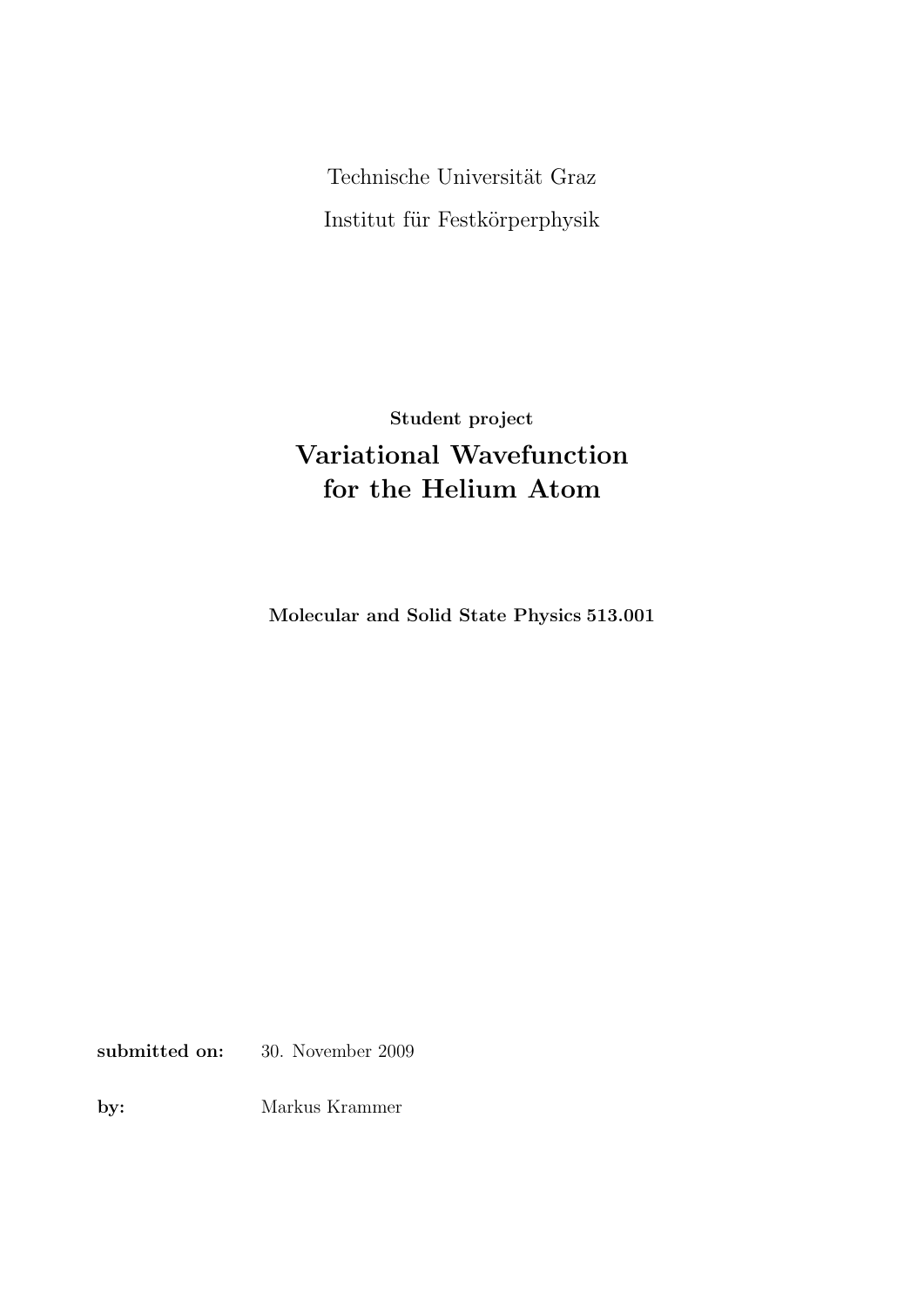# Contents

| Problem                                                                                                                  | 3              |
|--------------------------------------------------------------------------------------------------------------------------|----------------|
| 2 Optimization of a given wavefunction                                                                                   | 3              |
| 3 Calculating the energy $E(\alpha)$                                                                                     | 3              |
|                                                                                                                          |                |
|                                                                                                                          |                |
| 3.3                                                                                                                      | $\overline{4}$ |
| 3.4                                                                                                                      |                |
| 3.5                                                                                                                      |                |
| Transforming to spherical coordinates $\ldots \ldots \ldots \ldots \ldots \ldots \ldots \ldots \ldots \ldots 5$<br>3.5.1 |                |
| 3.5.2                                                                                                                    |                |
| 3.5.3                                                                                                                    |                |
| 3.5.4                                                                                                                    |                |
| <b>Optimizing the Energy</b>                                                                                             | 10             |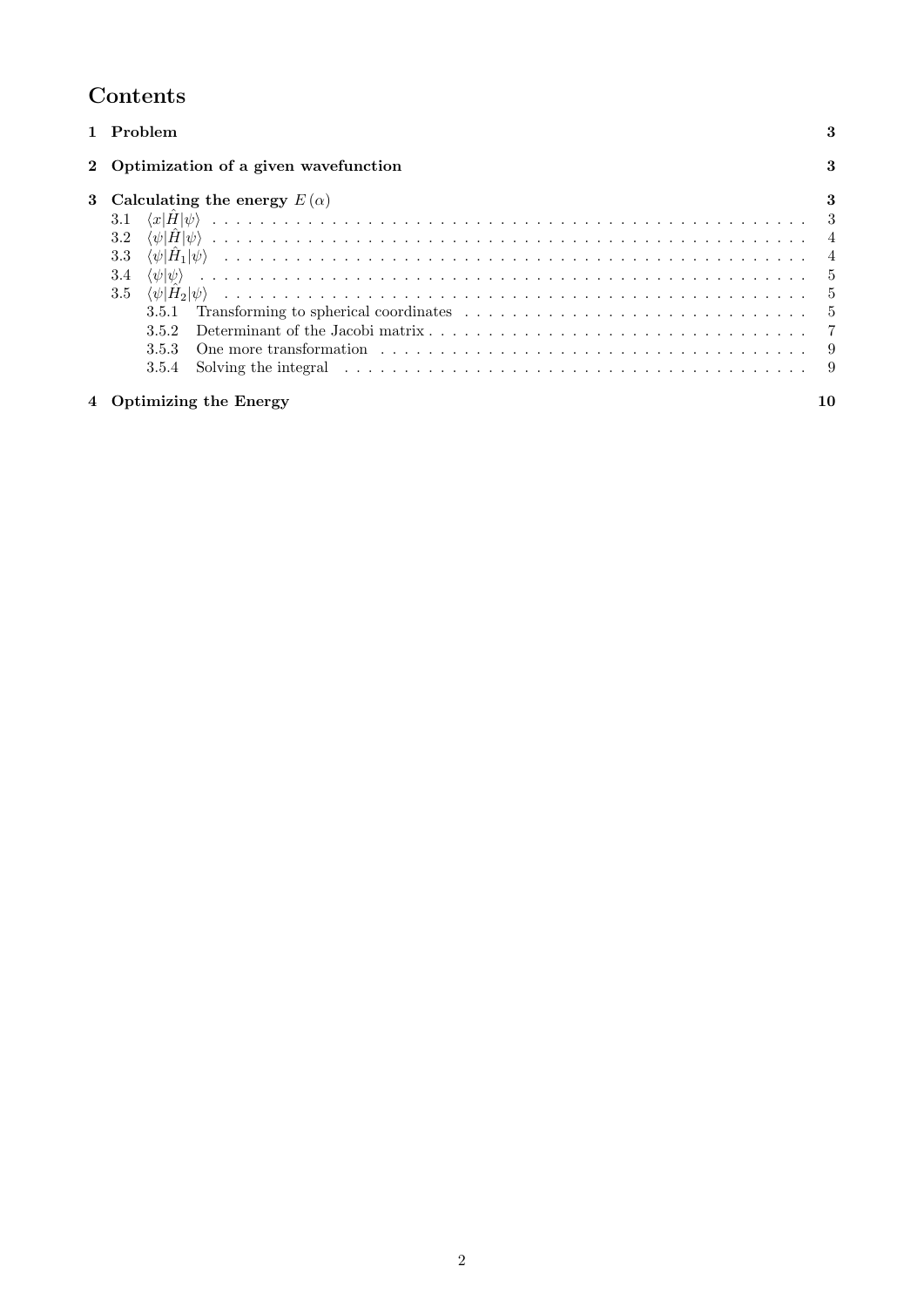## 1 Problem

The Hamitonian for the helium atom is

$$
\hat{H} = -\frac{\hbar^2}{2m} \left( \nabla_1^2 + \nabla_2^2 \right) - \frac{2e^2}{4\pi\epsilon_0 r_1} - \frac{2e^2}{4\pi\epsilon_0 r_2} + \frac{e^2}{4\pi\epsilon_0 r_{12}} \tag{1}
$$

where  $r_{12}$  is the distance between the two electrons.

There is no analytical solution for the Schrödinger equation for this problem. So in a first step we neglect the electron electron interaction (term 5 in equation 1) to get an idea of how the real wavefunction could look like. Solving the Schrödinger equation for this simplified problem leads to the following wavefunction for the ground state:

$$
\psi(r_1, r_2) = \frac{1}{a_0^3} \exp\left(-2\frac{r_1 + r_2}{a_0}\right) \tag{2}
$$

This approximation is, of course, not very good. But it gives us an idea of how a better approximation could look like. So we try a variational wavefunction:

$$
\psi(r_1, r_2, \alpha) = \frac{1}{a_0^3} \exp\left(-\alpha \frac{r_1 + r_2}{a_0}\right) \tag{3}
$$

Now, as we have made a decision of how our approximate wavefunction for the ground state should look like, we can optimize it.

## 2 Optimization of a given wavefunction

To optimize a wavefunction, we have to calculate the energy

$$
E\left(\alpha\right) = \frac{\langle\psi|\hat{H}|\psi\rangle}{\langle\psi|\psi\rangle} \tag{4}
$$

and find the lowest energy depending on our parameter. If we would have more than one Parameter (e.g. coefficients of a polynomial that we multiply with our wavefunction) we would have to find the global minimum of our energy. But since we have just one parameter, finding the minimum energy is pretty easy.

$$
\frac{dE\left(\alpha\right)}{d\alpha} = 0\tag{5}
$$

Equation 5 gives us the optimized parameter  $\alpha$  (Energy must be the global minimum for the best  $\alpha$ , so we have to check whether this energy is the global minimum or not).

# 3 Calculating the energy  $E(\alpha)$

## 3.1  $\langle x|\hat{H}|\psi\rangle$

The Laplace operator in spherical coordinates looks like this:

$$
\nabla_i^2 = \frac{1}{r_i^2} \frac{\partial}{\partial r_i} r_i^2 \frac{\partial}{\partial r_i} + \frac{1}{r_i^2 \sin \theta_i} \frac{\partial}{\partial \theta_i} \left( \sin \theta_i \frac{\partial}{\partial \theta_i} \right) + \frac{1}{r_i^2 \sin^2 \theta_i} \frac{\partial^2}{\partial \varphi_i^2}
$$
(6)

Now we let the Laplace operator sink on the wavefunction:

$$
\nabla_i^2 \psi = \frac{1}{r_i^2} \frac{\partial}{\partial r_i} r_i^2 \frac{\partial}{\partial r_i} \frac{1}{a_0^3} \exp\left(-\alpha \frac{r_1 + r_2}{a_0}\right)
$$
  

$$
\nabla_i^2 \psi = -\frac{\alpha}{a_0^4} \frac{1}{r_i^2} \frac{\partial}{\partial r_i} r_i^2 \exp\left(-\alpha \frac{r_1 + r_2}{a_0}\right)
$$
  

$$
\nabla_i^2 \psi = -\frac{\alpha}{a_0^4} \frac{1}{r_i^2} \left(2r_i \exp\left(-\alpha \frac{r_1 + r_2}{a_0}\right) - \frac{\alpha}{a_0} r_i^2 \exp\left(-\alpha \frac{r_1 + r_2}{a_0}\right)\right)
$$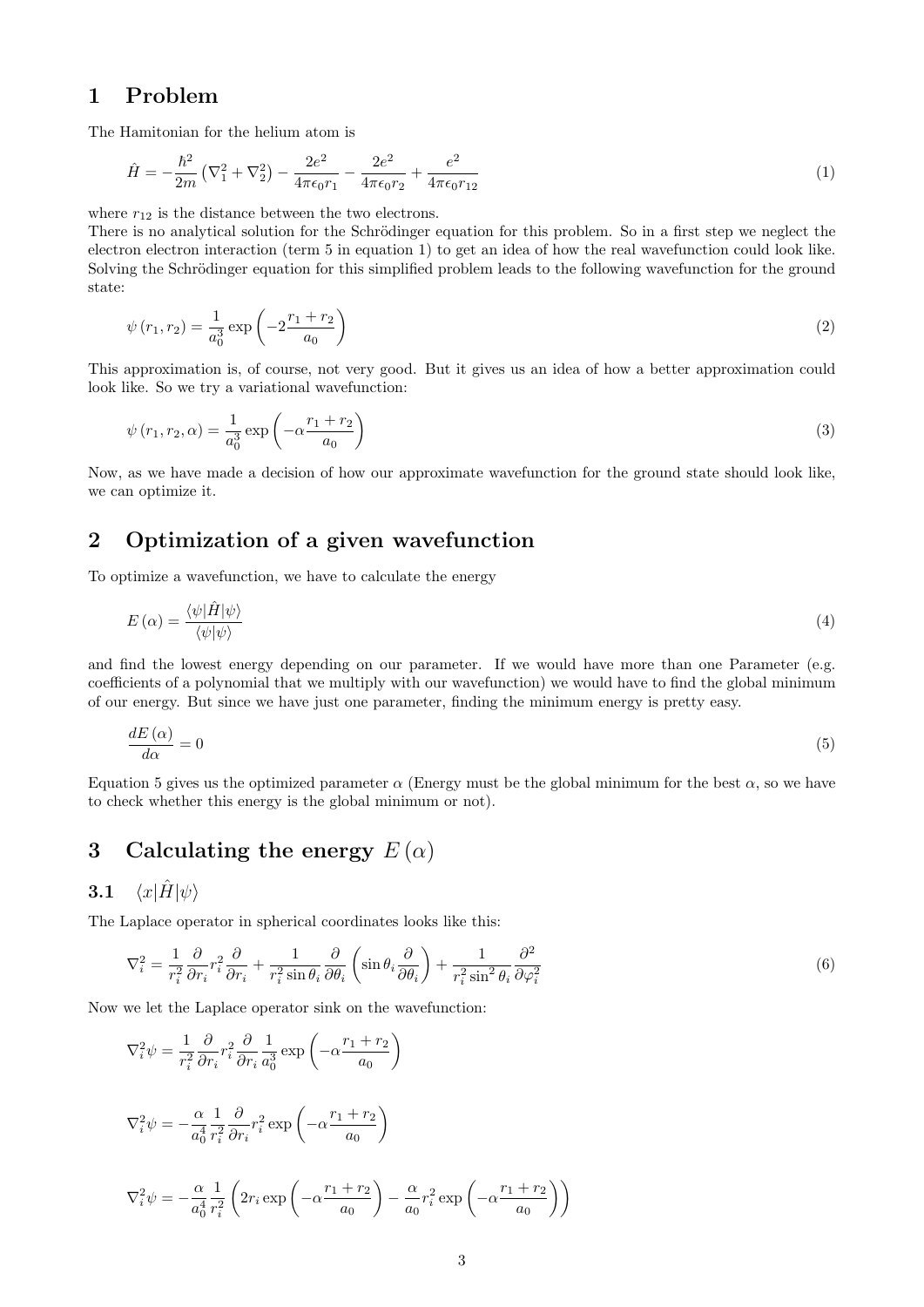$$
\nabla_i^2 \psi = \frac{\alpha}{a_0^4} \left( \frac{\alpha}{a_0} - \frac{2}{r_i} \right) \exp\left( -\alpha \frac{r_1 + r_2}{a_0} \right) \tag{7}
$$

Putting this into  $\langle x|\hat{H}|\psi\rangle$  returns:

$$
\langle x|\hat{H}|\psi\rangle = \left(\sum_{i=1}^{2} \left(-\frac{\hbar^2}{2m} \frac{\alpha}{a_0} \left(\frac{\alpha}{a_0} - \frac{2}{r_i}\right) - \frac{2e^2}{4\pi\epsilon_0 r_i}\right) + \frac{e^2}{4\pi\epsilon_0 r_{12}}\right) \frac{1}{a_0^3} \exp\left(-\alpha \frac{r_1 + r_2}{a_0}\right)
$$

with

$$
\frac{\hbar^2}{ma_0} = \frac{e^2}{4\pi\epsilon_0} \tag{8}
$$

this leads to

$$
\langle x|\hat{H}|\psi\rangle = \frac{\hbar^2}{ma_0^4} \left(\sum_{i=1}^2 \left(-\frac{\alpha^2}{2a_0} - \frac{2-\alpha}{r_i}\right) + \frac{1}{r_{12}}\right) \exp\left(-\alpha \frac{r_1 + r_2}{a_0}\right) \tag{9}
$$

# 3.2  $\langle \psi | \hat{H} | \psi \rangle$

With equation 9 it is not difficult to write down  $\langle \psi | \hat{H} | \psi \rangle$ :

$$
\langle \psi | \hat{H} | \psi \rangle = \int \cdots \int_{\mathbb{R}^6} dx_1 dy_1 dz_1 dx_2 dy_2 dz_2 \frac{\hbar^2}{ma_0} \left( \sum_{i=1}^2 \left( -\frac{\alpha^2}{2a_0} - \frac{2-\alpha}{r_i} \right) + \frac{1}{r_{12}} \right) \frac{1}{a_0^6} \exp\left( -2\alpha \frac{r_1 + r_2}{a_0} \right) (10)
$$

The first four terms in this integral are no problem to solve. Only the last term with the  $r_{12}$  is a bit harder to evaluate. So we split it up into two parts:

$$
\langle \psi | \hat{H}_1 | \psi \rangle = \int \cdots \int_{\mathbb{R}^6} dx_1 dy_1 dz_1 dx_2 dy_2 dz_2 \frac{\hbar^2}{ma_0^7} \left( \sum_{i=1}^2 \left( -\frac{\alpha^2}{2a_0} - \frac{2-\alpha}{r_i} \right) \right) \exp\left( -2\alpha \frac{r_1 + r_2}{a_0} \right) \tag{11}
$$

and

$$
\langle \psi | \hat{H}_2 | \psi \rangle = \int \cdots \int_{\mathbb{R}^6} dx_1 dy_1 dz_1 dx_2 dy_2 dz_2 \frac{\hbar^2}{ma_0^7} \frac{1}{r_{12}} \exp\left(-2\alpha \frac{r_1 + r_2}{a_0}\right) \tag{12}
$$

 $\mathbf{3.3} \quad \langle \psi | \hat{H}_1 | \psi \rangle$ 

The integrals

$$
\int \cdots \int_{\mathbb{R}^6} dx_1 dy_1 dz_1 dx_2 dy_2 dz_2 \frac{\hbar^2}{ma_0^7} \left( -\frac{\alpha^2}{2a_0} - \frac{2-\alpha}{r_1} \right) \exp\left( -2\alpha \frac{r_1 + r_2}{a_0} \right)
$$

and

$$
\int \cdots \int_{\mathbb{R}^6} dx_1 dy_1 dz_1 dx_2 dy_2 dz_2 \frac{\hbar^2}{ma_0^7} \left( -\frac{\alpha^2}{2a_0} - \frac{2-\alpha}{r_2} \right) \exp\left( -2\alpha \frac{r_1 + r_2}{a_0} \right)
$$

are exactly the same, so we can write

$$
\langle \psi | \hat{H}_1 | \psi \rangle = \int \cdots \int_{\mathbb{R}^6} dx_1 dy_1 dz_1 dx_2 dy_2 dz_2 \frac{\hbar^2}{ma_0^7} \left( -\frac{\alpha^2}{a_0} - 2\frac{2-\alpha}{r_1} \right) \exp\left( -2\alpha \frac{r_1 + r_2}{a_0} \right) \tag{13}
$$

Now we tansform it into spherical coordinates and with the Jacobi determinant of the transformation we get:

$$
dx_1 dy_1 dz_1 dx_2 dy_2 dz_2 = r_1^2 \sin \theta_1 r_2^2 \sin \theta_2 dr_1 d\varphi_1 d\theta_1 dr_2 d\varphi_2 d\theta_2
$$
\n(14)

Our integral does not depend on  $\varphi_i$  and  $\theta_i$ , so we can integrate these 4 variables seperately:

$$
\int_0^{2\pi} d\varphi_1 \int_0^{\pi} d\theta_1 \int_0^{2\pi} d\varphi_2 \int_0^{\pi} d\theta_2 \sin \theta_1 \sin \theta_2 = (4\pi)^2
$$
 (15)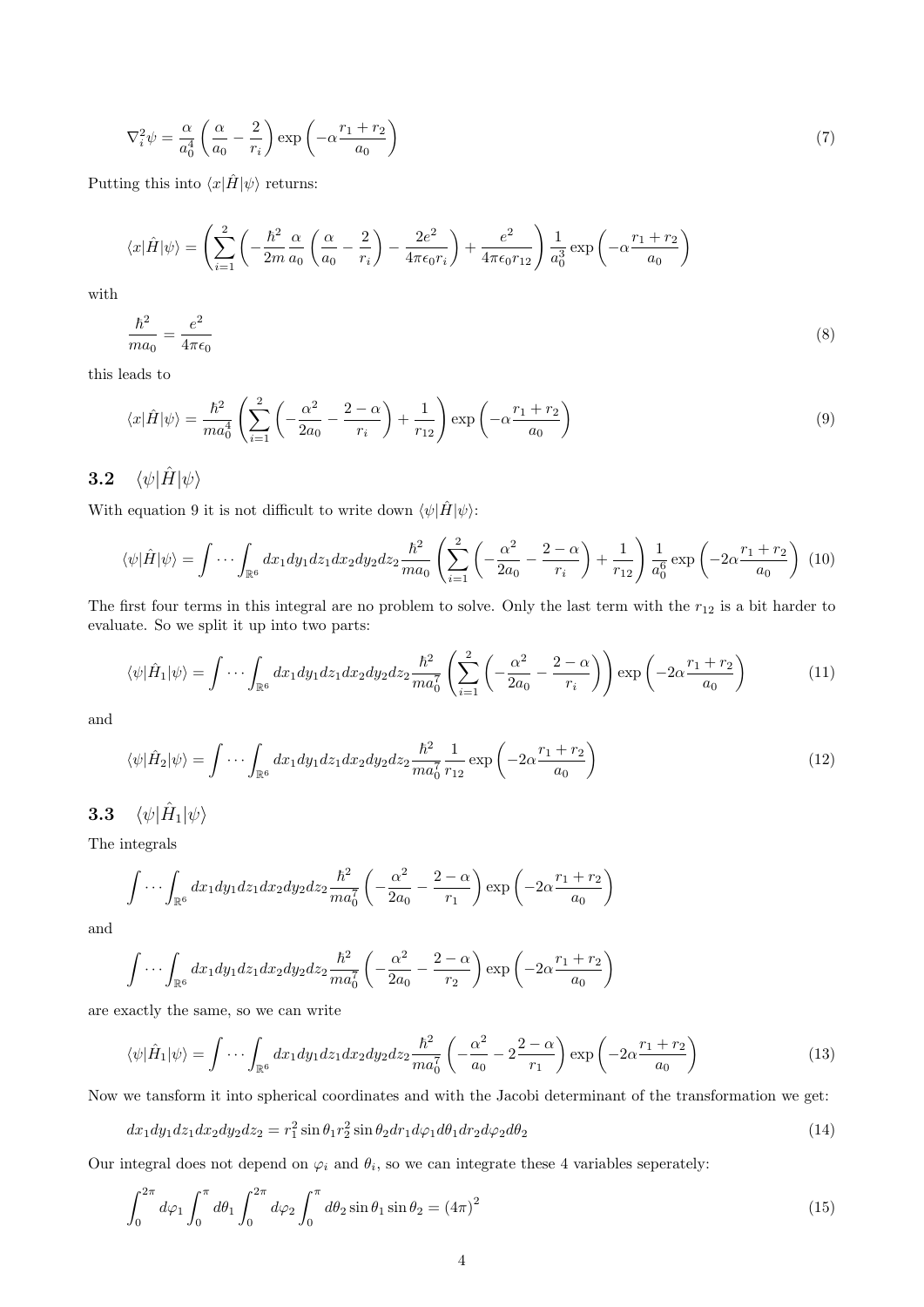$$
\langle \psi | \hat{H}_1 | \psi \rangle = \frac{\hbar^2 \left( 4\pi \right)^2}{m a_0^7} \int_0^\infty dr_1 \left( -\frac{\alpha^2 r_1^2}{a_0} - 2 \left( 2 - \alpha \right) r_1 \right) \exp \left( -2\alpha \frac{r_1}{a_0} \right) \int_0^\infty dr_2 r_2^2 \exp \left( -2\alpha \frac{r_2}{a_0} \right)
$$

This integrals are all of the following form:

$$
\int_0^\infty dx \cdot x^2 \exp(-\lambda x) = \frac{d^2}{d\lambda^2} \int_0^\infty dx \cdot \exp(-\lambda x) = \frac{d^2}{d\lambda^2} \left(\frac{1}{\lambda}\right) = \frac{2}{\lambda^3} \tag{16}
$$

$$
\int_0^\infty dx \cdot x \exp(-\lambda x) = -\frac{d}{d\lambda} \int_0^\infty dx \cdot \exp(-\lambda x) = -\frac{d}{d\lambda} \left(\frac{1}{\lambda}\right) = \frac{1}{\lambda^2}
$$
\n(17)

So the result is:

$$
\langle \psi | \hat{H}_1 | \psi \rangle = \frac{\hbar^2 (4\pi)^2}{m a_0^7} \left( -\frac{2\alpha^2}{\left(\frac{2\alpha}{a_0}\right)^3 a_0} - 2(2-\alpha) \frac{1}{\left(\frac{2\alpha}{a_0}\right)^2} \right) \frac{2}{\left(\frac{2\alpha}{a_0}\right)^3}
$$

$$
\langle \psi | \hat{H}_1 | \psi \rangle = -\frac{\hbar^2}{m a_0^2} \frac{\pi^2 (4-\alpha)}{\alpha^5} \tag{18}
$$

## 3.4  $\langle \psi | \psi \rangle$

For calculating the energy (see equation 4) we need to know  $\langle \psi | \psi \rangle$ .

$$
\langle \psi | \psi \rangle = \int \cdots \int_{\mathbb{R}^6} dx_1 dy_1 dz_1 dx_2 dy_2 dz_2 \psi^* \psi
$$
\n
$$
\int \int \int \int \frac{1}{x_1 + x_2} dx_1 dx_2 dy_2 dz_1 \psi^* \psi
$$
\n(19)

$$
\langle \psi | \psi \rangle = \int \cdots \int_{\mathbb{R}^6} dx_1 dy_1 dz_1 dx_2 dy_2 dz_2 \frac{1}{a_0^6} \exp \left( -2\alpha \frac{r_1 + r_2}{a_0} \right)
$$

There is again no  $\varphi_i$  and  $\theta_i$  dependence in this term, so with equation 14 and 15 we get

$$
\langle \psi | \psi \rangle = \frac{(4\pi)^2}{a_0^6} \int_0^\infty dr_1 r_1^2 \exp\left(-2\alpha \frac{r_1}{a_0}\right) \int_0^\infty dr_2 r_2^2 \exp\left(-2\alpha \frac{r_2}{a_0}\right)
$$

and with equation 16

$$
\langle \psi | \psi \rangle = \frac{(4\pi)^2}{a_0^6} \left( \frac{2}{\left(\frac{2\alpha}{a_0}\right)^3} \right)^2
$$
  

$$
\langle \psi | \psi \rangle = \frac{\pi^2}{\alpha^6}
$$
 (20)

 $\mathbf{3.5}\quad \langle \psi|\hat{H}_{2}|\psi\rangle$ 

As we see in equation 12 this integral is not that easy. The term  $\frac{1}{r_{12}}$  makes it a bit more difficult. So we need to transform the integral clever.

#### 3.5.1 Transforming to spherical coordinates

In a first step we transform the integral into spherical coordinates. But not like we did it in equation 14, because this would not make the integral easier. So we choose a different transformation. We transform  $x_1$ ,  $y_1$  and  $z_1$ like before:

$$
x_1 = r_1 \cos \varphi_1 \sin \theta_1 \tag{21}
$$

$$
y_1 = r_1 \sin \varphi_1 \sin \theta_1 \tag{22}
$$

$$
z_1 = r_1 \cos \theta_1 \tag{23}
$$

For the other coordinates we choose a different transformation. We use the  $r_1$  direction as  $\tilde{z}$  axis and the  $\tilde{x}$  axis is in the z $\tilde{z}$  plane. So the  $\tilde{y}$  axis is in the xy plane (see figure 1). In this coordinates we now transform  $\tilde{x}_2$ ,  $\tilde{y}_2$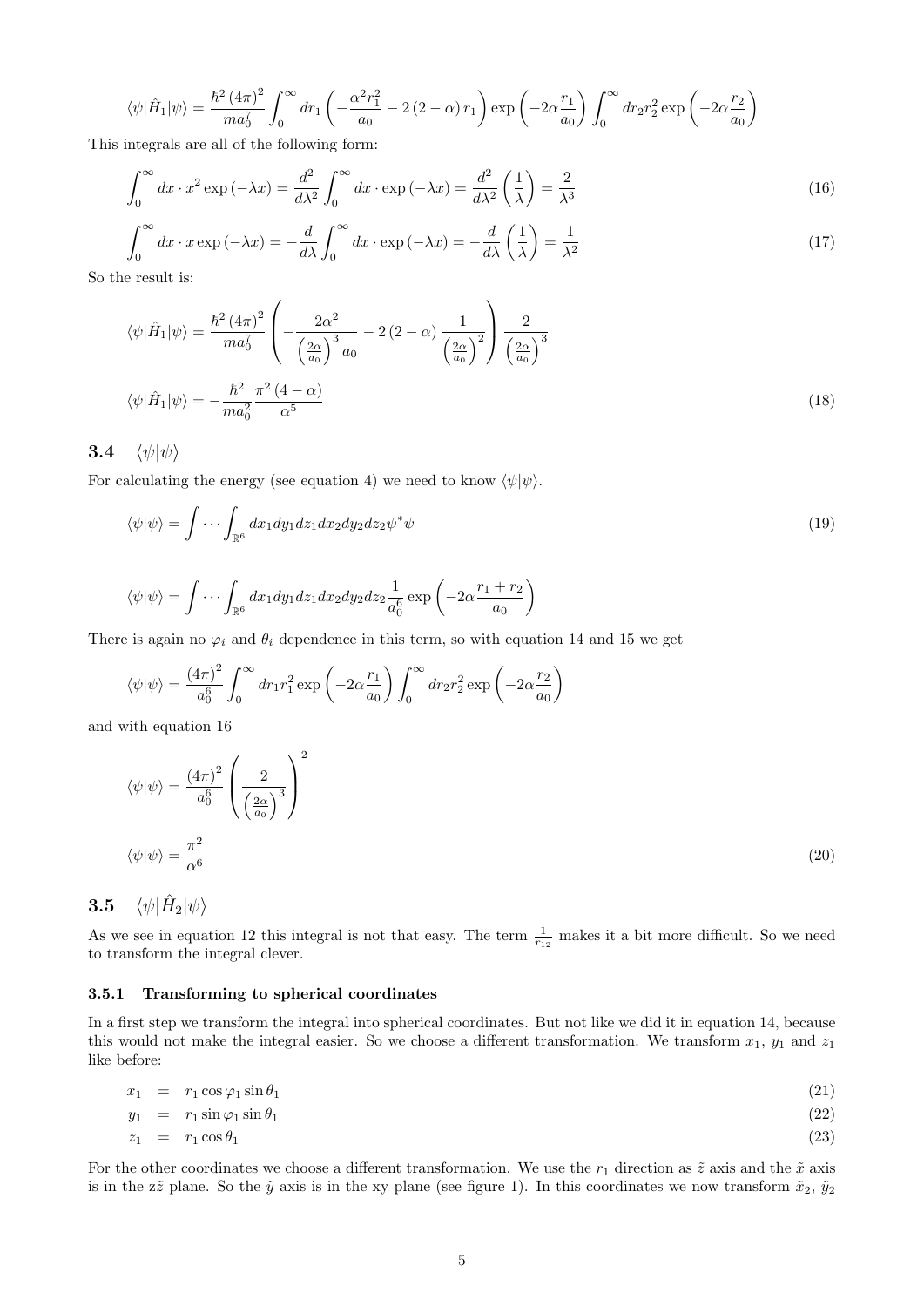

Figure 1: Transformation, the  $\tilde{z}$  axis has the same direction as  $\vec{r_1}$ 

and  $\tilde{z}_2$  as we are used to.

$$
\begin{array}{rcl}\n\tilde{x}_2 & = & r_2 \cos \varphi_{12} \sin \theta_{12} \\
\tilde{y}_2 & = & r_2 \sin \varphi_{12} \sin \theta_{12} \\
\tilde{z}_2 & = & r_2 \cos \theta_{12}\n\end{array}\n\tag{24}
$$

So now we need to know the relation between  $x_2, y_2, z_2$  and  $\tilde{x}_2, \tilde{y}_2, \tilde{z}_2$ . For this we write down the basis vectors:

$$
\hat{e}_{\tilde{z}} = \frac{\vec{r_1}}{r_1}
$$
\n
$$
\hat{e}_{\tilde{z}} = \begin{pmatrix}\n\cos \varphi_1 \sin \theta_1 \\
\sin \varphi_1 \sin \theta_1 \\
\cos \theta_1\n\end{pmatrix}
$$
\n
$$
\hat{e}_{\tilde{y}} = \frac{\hat{e}_{\tilde{z}} \times \hat{e}_{z}}{|\hat{e}_{\tilde{z}} \times \hat{e}_{z}|}
$$
\n
$$
\hat{e}_{\tilde{y}} = \frac{1}{|\hat{e}_{\tilde{z}} \times \hat{e}_{z}|} \begin{pmatrix}\n\cos \varphi_1 \sin \theta_1 \\
\sin \varphi_1 \sin \theta_1 \\
\cos \theta_1\n\end{pmatrix} \times \begin{pmatrix} 0 \\
0 \\
1\n\end{pmatrix}
$$
\n
$$
\hat{e}_{\tilde{y}} = \frac{1}{|\hat{e}_{\tilde{z}} \times \hat{e}_{z}|} \begin{pmatrix} \sin \varphi_1 \sin \theta_1 \\
-\cos \varphi_1 \sin \theta_1 \\
0\n\end{pmatrix}
$$
\n(27)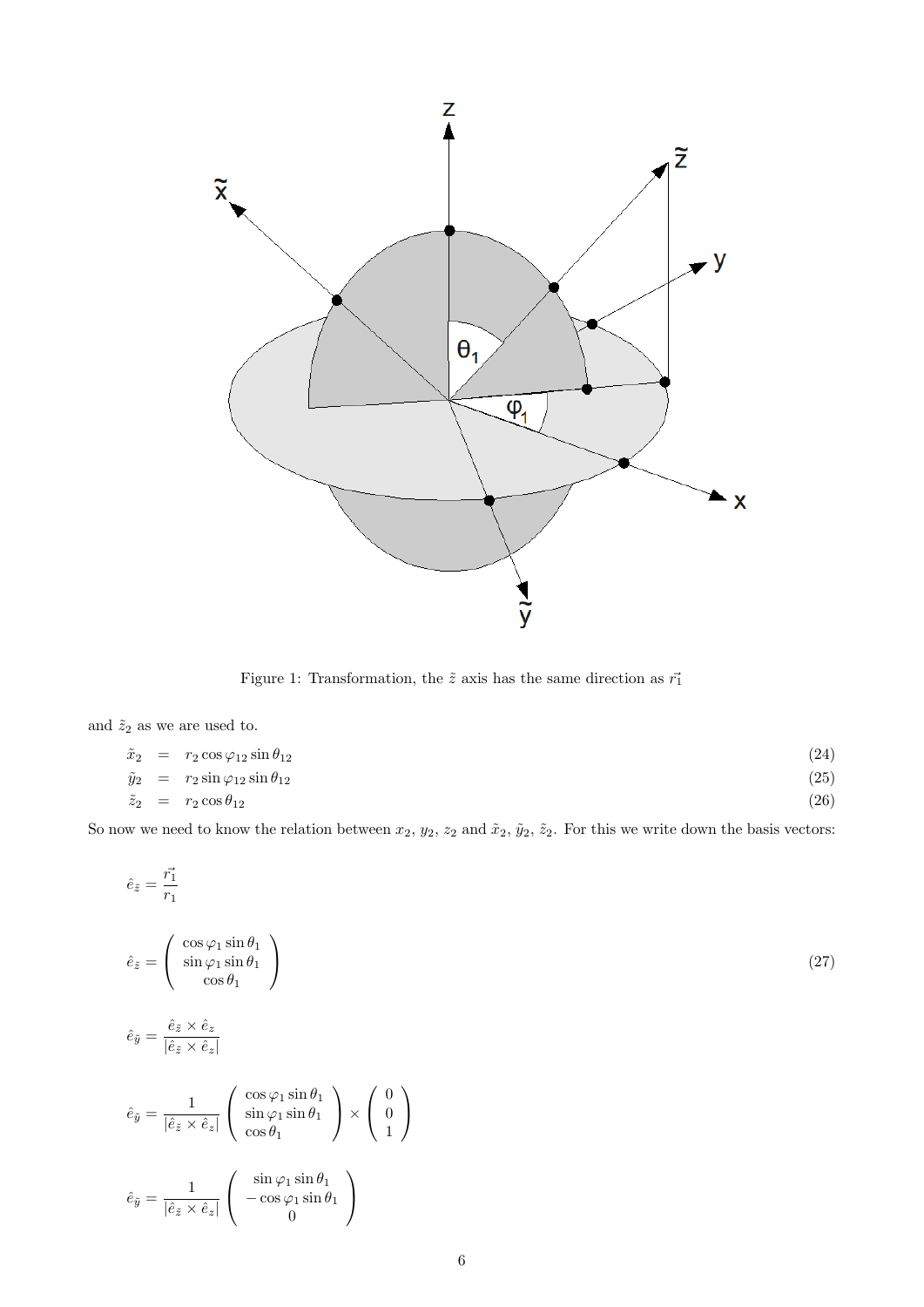$$
\left|\hat{e}_{\tilde{z}} \times \hat{e}_{z}\right| = \sqrt{\begin{pmatrix} \sin \varphi_{1} \sin \theta_{1} \\ -\cos \varphi_{1} \sin \theta_{1} \\ 0 \end{pmatrix} \cdot \begin{pmatrix} \sin \varphi_{1} \sin \theta_{1} \\ -\cos \varphi_{1} \sin \theta_{1} \\ 0 \end{pmatrix}}
$$

$$
\left|\hat{e}_{\tilde{z}} \times \hat{e}_{z}\right| = \sqrt{\sin^{2} \varphi_{1} \sin^{2} \theta_{1} + \cos^{2} \varphi_{1} \sin^{2} \theta_{1}}
$$

$$
\left|\hat{e}_{\tilde{z}} \times \hat{e}_{z}\right| = \sin \theta_{1}
$$

$$
\hat{e}_{\tilde{y}} = \begin{pmatrix} \sin \varphi_{1} \\ -\cos \varphi_{1} \\ 0 \end{pmatrix}
$$

$$
\hat{e}_{\tilde{x}} = \hat{e}_{\tilde{y}} \times \hat{e}_{\tilde{z}}
$$
(28)

$$
\hat{e}_{\tilde{x}} = \begin{pmatrix} \sin \varphi_1 \\ -\cos \varphi_1 \\ 0 \end{pmatrix} \times \begin{pmatrix} \cos \varphi_1 \sin \theta_1 \\ \sin \varphi_1 \sin \theta_1 \\ \cos \theta_1 \end{pmatrix}
$$

$$
\hat{e}_{\tilde{x}} = \begin{pmatrix} -\cos \varphi_1 \cos \theta_1 \\ -\sin \varphi_1 \cos \theta_1 \\ \sin \theta_1 \end{pmatrix}
$$
(29)

With

$$
x \cdot \hat{e}_x + y \cdot \hat{e}_y + z \cdot \hat{e}_z = \tilde{x} \cdot \hat{e}_{\tilde{x}} + \tilde{y} \cdot \hat{e}_{\tilde{y}} + \tilde{z} \cdot \hat{e}_{\tilde{z}}
$$
\n(30)

and the equations 27, 28 and 29 we get

$$
\begin{pmatrix} x_2 \\ y_2 \\ z_2 \end{pmatrix} = \begin{pmatrix} -\cos\varphi_1 \cos\theta_1 & \sin\varphi_1 & \cos\varphi_1 \sin\theta_1 \\ -\sin\varphi_1 \cos\theta_1 & -\cos\varphi_1 & \sin\varphi_1 \sin\theta_1 \\ \sin\theta_1 & 0 & \cos\theta_1 \end{pmatrix} \begin{pmatrix} \tilde{x}_2 \\ \tilde{y}_2 \\ \tilde{z}_2 \end{pmatrix}
$$
(31)

Now our transformation is complete. Equations 21 to 26 and 31 are all we wanted to know.

### 3.5.2 Determinant of the Jacobi matrix

For the integral tranformation we need the Jacobi determinant. The Jacobi matrix has the form

|       |                | $\cos\varphi_1 \sin\theta_1$ $-r_1 \sin\varphi_1 \sin\theta_1$ $r_1 \cos\varphi_1 \cos\theta_1$      |                      |       |  |
|-------|----------------|------------------------------------------------------------------------------------------------------|----------------------|-------|--|
|       |                | $\sin \varphi_1 \sin \theta_1$ $r_1 \cos \varphi_1 \sin \theta_1$ $r_1 \sin \varphi_1 \cos \theta_1$ |                      | $M_2$ |  |
| $J =$ | $\cos\theta_1$ |                                                                                                      | $-r_1 \sin \theta_1$ | $M_3$ |  |
|       |                |                                                                                                      |                      |       |  |
|       |                |                                                                                                      |                      |       |  |
|       |                |                                                                                                      |                      |       |  |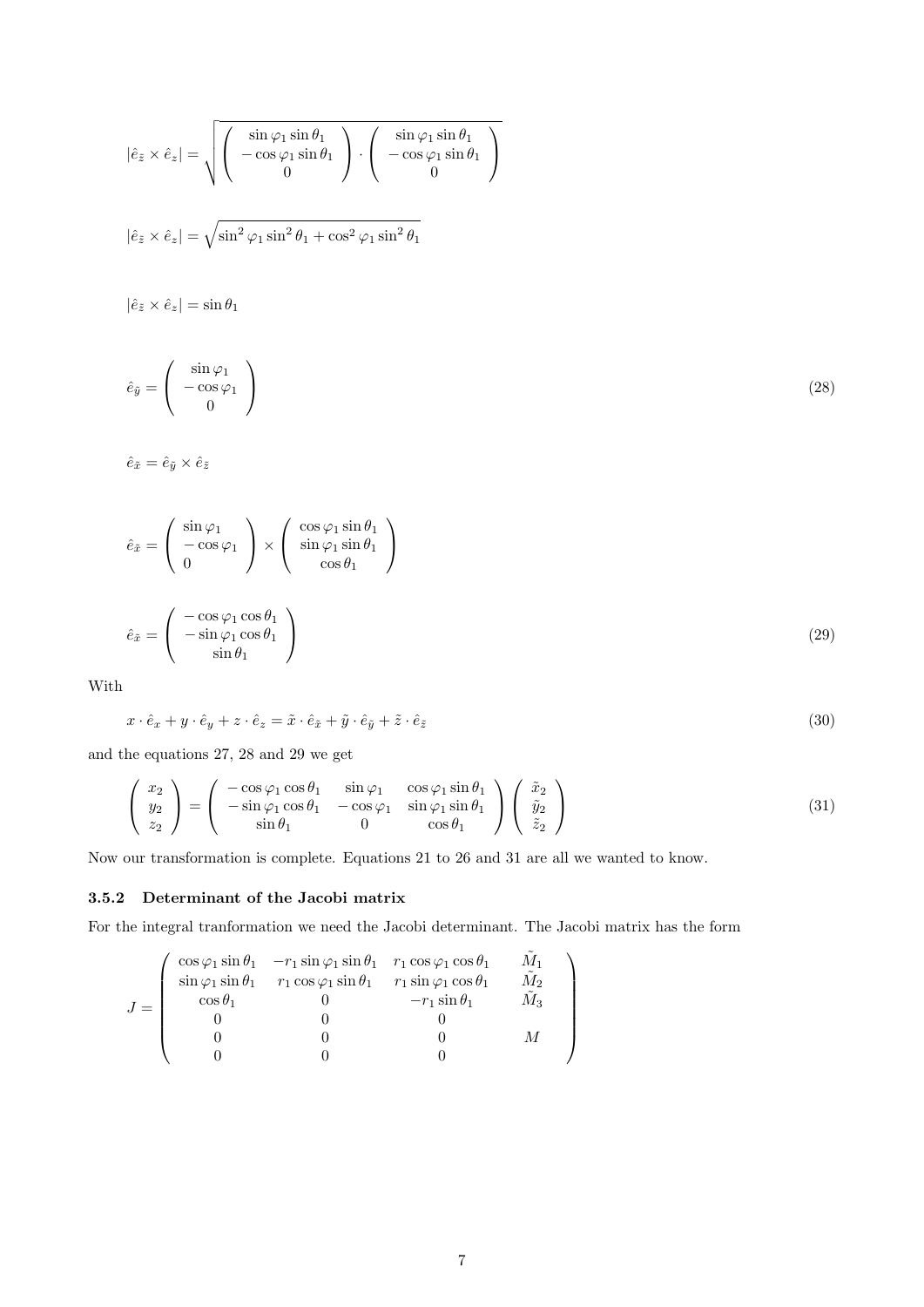where  $\tilde{M}_1$ ,  $\tilde{M}_2$ ,  $\tilde{M}_3$  and M are the more complicate parts of the Jacobi matrix with the transformation to  $r_2$ ,  $\varphi_{12}$  and  $\theta_{12}$ .

> $\bigg|$  $\overline{\phantom{a}}$  $\overline{\phantom{a}}$  $\overline{\phantom{a}}$  $\overline{\phantom{a}}$  $\overline{\phantom{a}}$  $\overline{\phantom{a}}$  $\overline{\phantom{a}}$  $\overline{\phantom{a}}$  $\vert$

> $\overline{\phantom{a}}$  $\overline{\phantom{a}}$  $\overline{\phantom{a}}$  $\overline{\phantom{a}}$  $\overline{\phantom{a}}$  $\overline{\phantom{a}}$  $\overline{\phantom{a}}$  $\overline{\phantom{a}}$  $\overline{\phantom{a}}$  $\vert$

$$
|J| = \cos \varphi_1 \sin \theta_1 \quad \begin{vmatrix} r_1 \cos \varphi_1 \sin \theta_1 & r_1 \sin \varphi_1 \cos \theta_1 & \tilde{M}_2 \\ 0 & -r_1 \sin \theta_1 & \tilde{M}_3 \\ 0 & 0 & 0 \\ 0 & 0 & M \\ 0 & 0 & 0 \end{vmatrix}
$$
  
\n
$$
-\sin \varphi_1 \sin \theta_1 \quad \begin{vmatrix} -r_1 \sin \varphi_1 \sin \theta_1 & r_1 \cos \varphi_1 \cos \theta_1 & \tilde{M}_1 \\ 0 & -r_1 \sin \theta_1 & \tilde{M}_3 \\ 0 & 0 & 0 \\ 0 & 0 & M \\ 0 & 0 & 0 \end{vmatrix}
$$
  
\n
$$
+ \cos \theta_1 \quad \begin{vmatrix} -r_1 \sin \varphi_1 \sin \theta_1 & r_1 \cos \varphi_1 \cos \theta_1 & \tilde{M}_1 \\ r_1 \cos \varphi_1 \sin \theta_1 & r_1 \sin \varphi_1 \cos \theta_1 & \tilde{M}_2 \\ 0 & 0 & 0 \\ 0 & 0 & M \\ 0 & 0 & 0 \end{vmatrix}
$$
  
\n
$$
|J| = r_1 \cos^2 \varphi_1 \sin^2 \theta_1 \quad \begin{vmatrix} -r_1 \sin \theta_1 & \tilde{M}_3 \\ 0 & M \\ 0 & M \\ 0 & M \\ 0 & M \end{vmatrix}
$$
  
\n
$$
-r_1 \sin \varphi_1 \cos \theta_1 \quad \begin{vmatrix} -r_1 \sin \theta_1 & \tilde{M}_3 \\ 0 & M \\ 0 & M \\ 0 & 0 \end{vmatrix}
$$
  
\n
$$
-r_1 \sin \varphi_1 \cos \theta_1 \quad \begin{vmatrix} r_1 \cos \varphi_1 \cos \theta_1 & \tilde{M}_1 \\ 0 & M \\ 0 & M \\ 0 & M \end{vmatrix}
$$
  
\n
$$
-r_1 \cos \varphi_1 \sin \theta_1 \cos \theta_1 \quad \begin{vmatrix} r_1 \cos \varphi_1 \cos \theta_1 & \tilde{M}_1 \\ 0 & M \\ 0 & M \\ 0 & M \end{vmatrix}
$$

$$
|J|=-r_1^2\sin^3\theta_1\left|M\right|-r_1^2\sin^2\varphi_1\sin\theta_1\cos^2\theta_1\left|M\right|-r_1^2\cos^2\varphi_1\sin\theta_1\cos^2\theta_1\left|M\right|
$$

For the integral transformation we need the absolute value of the determinant of the Jacobi matrix.

$$
||J|| = r_1^2 \sin \theta_1 ||M|| \tag{32}
$$

So now we just need to calculate the absolute value of the determinant of M:

$$
M = \begin{pmatrix} x_2 \\ y_2 \\ z_2 \end{pmatrix} \cdot \begin{pmatrix} \frac{\partial}{\partial r_2} & \frac{\partial}{\partial \varphi_{12}} & \frac{\partial}{\partial \theta_{12}} \\ \frac{\partial}{\partial \varphi_{12}} & \frac{\partial}{\partial \theta_{12}} \end{pmatrix}
$$
  

$$
M = \begin{pmatrix} -\cos\varphi_1 \cos\theta_1 & \sin\varphi_1 & \cos\varphi_1 \sin\theta_1 \\ -\sin\varphi_1 \cos\theta_1 & -\cos\varphi_1 & \sin\varphi_1 \sin\theta_1 \\ \sin\theta_1 & 0 & \cos\theta_1 \end{pmatrix} \begin{pmatrix} \tilde{x}_2 \\ \tilde{y}_2 \\ \tilde{z}_2 \end{pmatrix} \cdot \begin{pmatrix} \frac{\partial}{\partial r_2} & \frac{\partial}{\partial \varphi_{12}} & \frac{\partial}{\partial \theta_{12}} \end{pmatrix}
$$

As the transformation matrix has no dependence on  $r_2$ ,  $\varphi_{12}$  and  $\theta_{12}$  we can easily get the determinante:

$$
|M| = \left| \begin{pmatrix} -\cos\varphi_1\cos\theta_1 & \sin\varphi_1 & \cos\varphi_1\sin\theta_1 \\ -\sin\varphi_1\cos\theta_1 & -\cos\varphi_1 & \sin\varphi_1\sin\theta_1 \\ \sin\theta_1 & 0 & \cos\theta_1 \end{pmatrix} \begin{pmatrix} \tilde{x}_2 \\ \tilde{y}_2 \\ \tilde{z}_2 \end{pmatrix} \cdot \begin{pmatrix} \frac{\partial}{\partial r_2} & \frac{\partial}{\partial \varphi_{12}} & \frac{\partial}{\partial \theta_{12}} \\ \end{pmatrix} \right|
$$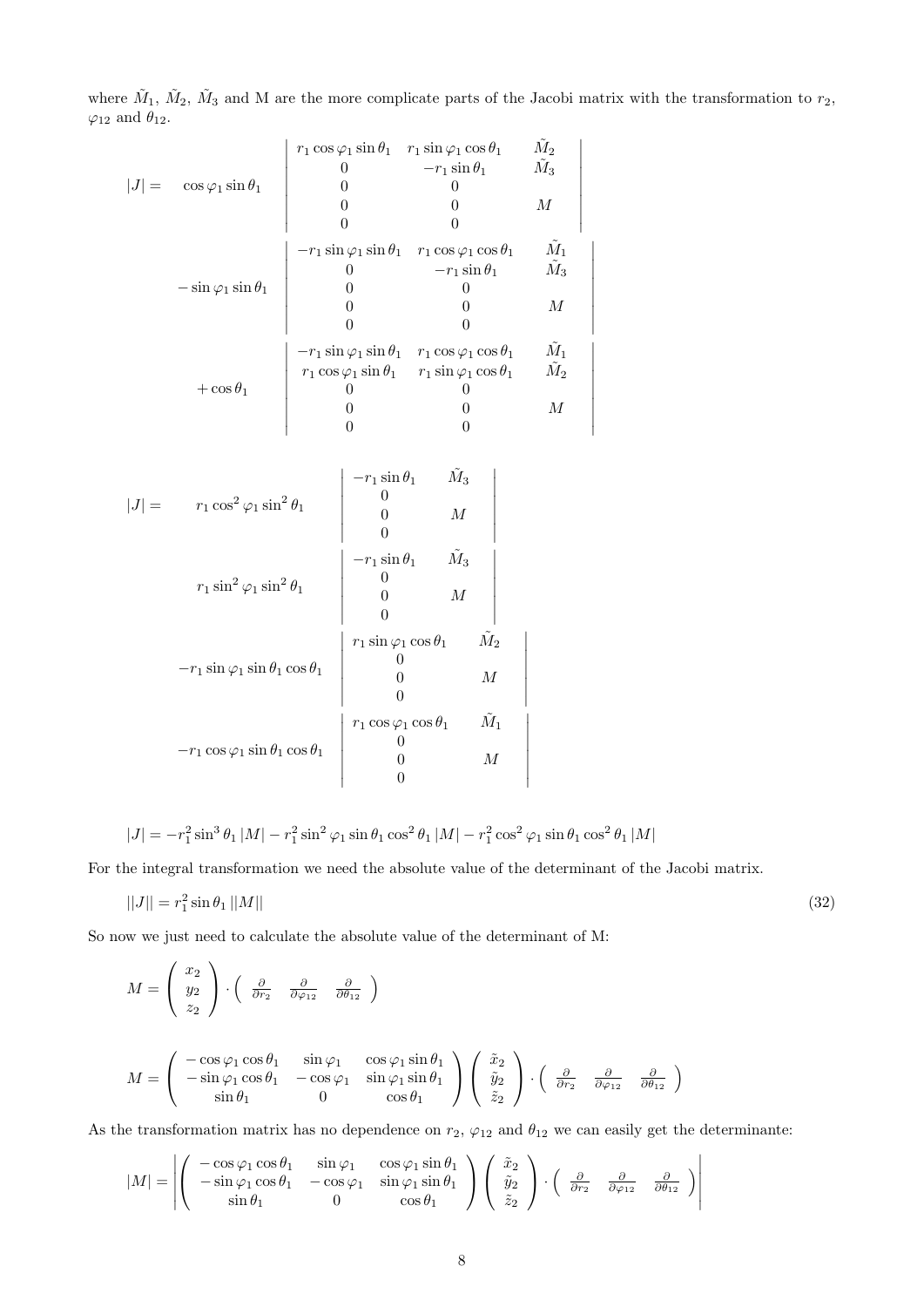$$
|M| = \begin{vmatrix} -\cos\varphi_1\cos\theta_1 & \sin\varphi_1 & \cos\varphi_1\sin\theta_1 \\ -\sin\varphi_1\cos\theta_1 & -\cos\varphi_1 & \sin\varphi_1\sin\theta_1 \\ \sin\theta_1 & 0 & \cos\theta_1 \end{vmatrix} \cdot \begin{pmatrix} \tilde{x}_2 \\ \tilde{y}_2 \\ \tilde{z}_2 \end{pmatrix} \cdot \begin{pmatrix} \frac{\partial}{\partial r_2} & \frac{\partial}{\partial \varphi_{12}} & \frac{\partial}{\partial \theta_{12}} \\ \end{pmatrix}
$$

The determinante of the second part is the same as we were calculating many times bevor:

$$
\left| \left( \begin{array}{c} \tilde{x}_2 \\ \tilde{y}_2 \\ \tilde{z}_2 \end{array} \right) \cdot \left( \begin{array}{cc} \frac{\partial}{\partial r_2} & \frac{\partial}{\partial \varphi_{12}} & \frac{\partial}{\partial \theta_{12}} \end{array} \right) \right| = -r_2^2 \sin \theta_{12}
$$

And the first part is also not really difficult:

 $\overline{\phantom{a}}$  $\overline{\phantom{a}}$  $\mid$ I  $\overline{\phantom{a}}$  $\mid$ 

$$
\begin{vmatrix}\n-\cos\varphi_1\cos\theta_1 & \sin\varphi_1 & \cos\varphi_1\sin\theta_1 \\
-\sin\varphi_1\cos\theta_1 & -\cos\varphi_1 & \sin\varphi_1\sin\theta_1 \\
\sin\theta_1 & 0 & \cos\theta_1\n\end{vmatrix} = \cos^2\varphi_1\cos^2\theta_1 + \sin^2\varphi_1\sin^2\theta_1 + \cos^2\varphi_1\sin^2\theta_1 + \sin^2\varphi_1\cos^2\theta_1 = 1
$$

So the absolute value of the determinante of the Jacobi matrix is:

$$
||J|| = r_1^2 r_2^2 \sin \theta_1 \sin \theta_{12} \tag{33}
$$

#### 3.5.3 One more transformation

With the transformation done before the integral is still not easy to solve. So we need one more transformation. We transform  $\theta_{12}$  to  $r_{12}$ :

$$
r_{12}^2 = r_1^2 + r_2^2 - 2r_1r_2\cos\theta_{12}
$$

The Jacobi matrix for this transformation is:

$$
|J| = \begin{vmatrix}\n1 & 0 & 0 & 0 & 0 & 0 \\
0 & 1 & 0 & 0 & 0 & 0 \\
0 & 0 & 1 & 0 & 0 & 0 \\
0 & 0 & 0 & 1 & 0 & 0 \\
0 & 0 & 0 & 0 & 1 & 0 \\
\frac{r_{12}}{r_1 - r_2 \cos \theta_{12}} & 0 & 0 & \frac{r_{12}}{r_2 - r_1 \cos \theta_{12}} & 0 & \frac{r_{12}}{r_1 r_2 \sin \theta_{12}}\n\end{vmatrix}
$$

$$
||J|| = \frac{r_{12}}{r_1 r_2 \sin \theta_{12}}\tag{34}
$$

We need to take a look at the integration limits. In spherical coordinates they were the same as we are used to. But now we have to get the correct limits for  $r_{12}$ . The limits for  $\theta_{12}$  were 0 and  $\pi$ , so  $r_{12}$  now needs to go from  $|r_1 - r_2|$  to  $r_1 + r_2$ .

#### 3.5.4 Solving the integral

With all these transformations (equations 33 and 34) the integral finally has a form that is easy to solve:

$$
\langle \psi | \hat{H}_2 | \psi \rangle = \int_0^\infty dr_1 \int_0^\infty dr_2 \int_{|r_1 - r_2|}^{r_1 + r_2} dr_{12} \int_0^{2\pi} d\varphi_1 \int_0^{2\pi} d\varphi_{12} \int_0^{\pi} d\theta_1 r_1^2 r_2^2 \sin \theta_1 \sin \theta_{12} \frac{r_{12}}{r_1 r_2 \sin \theta_{12}} \n\frac{\hbar^2}{ma_0} \frac{1}{r_{12}} \frac{1}{a_0^6} \exp\left(-2\alpha \frac{r_1 + r_2}{a_0}\right) \n= \frac{\hbar^2}{ma_0^7} 2(2\pi)^2 \int_0^\infty dr_1 \int_0^\infty dr_2 \int_{|r_1 - r_2|}^{r_1 + r_2} dr_{12} r_1 r_2 \exp\left(-2\alpha \frac{r_1 + r_2}{a_0}\right) \n= \frac{\hbar^2}{ma_0^7} 2(2\pi)^2 \int_0^\infty dr_1 \left(\int_0^{r_1} dr_2 \int_{r_1 - r_2}^{r_1 + r_2} dr_{12} + \int_{r_1}^\infty dr_2 \int_{r_2 - r_1}^{r_1 + r_2} dr_{12}\right) r_1 r_2 \exp\left(-2\alpha \frac{r_1 + r_2}{a_0}\right) \n= \frac{\hbar^2}{ma_0^7} 2(2\pi)^2 \int_0^\infty dr_1 \left(\int_0^{r_1} dr_2 2r_2 + \int_{r_1}^\infty dr_2 2r_1\right) r_1 r_2 \exp\left(-2\alpha \frac{r_1 + r_2}{a_0}\right)
$$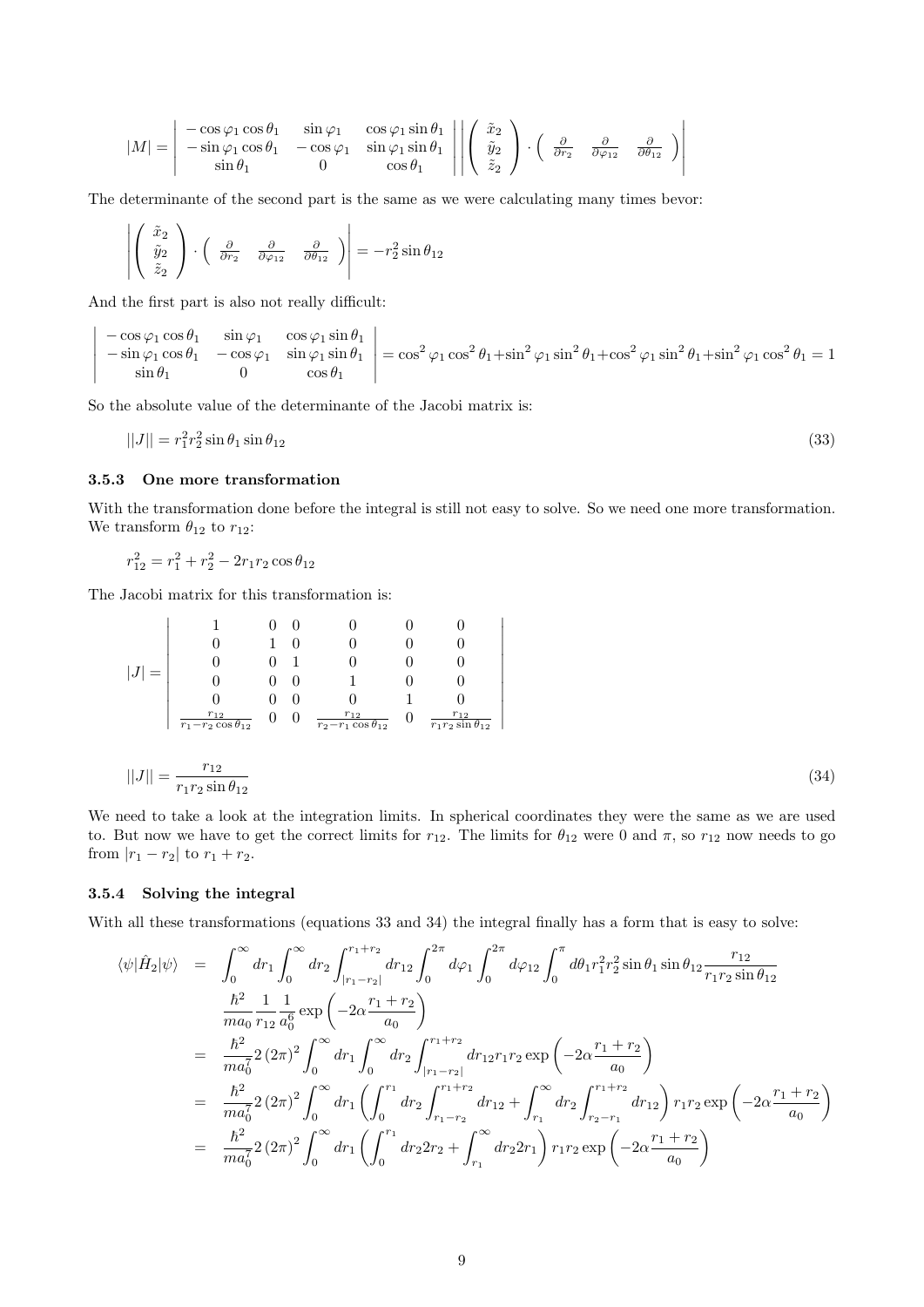$$
\int_{0}^{r_{1}} dr_{2}r_{2}^{2} \exp(-\lambda r_{2}) = \frac{\partial^{2}}{\partial \lambda^{2}} \int_{0}^{r_{1}} dr_{2} \exp(-\lambda r_{2}) = \frac{\partial^{2}}{\partial \lambda^{2}} \left( -\frac{\exp(-\lambda r_{1})}{\lambda} + \frac{1}{\lambda} \right) = \frac{\partial}{\partial \lambda} \exp(-\lambda r_{1}) \left( \frac{r_{1}}{\lambda} + \frac{1}{\lambda^{2}} \right) + \frac{2}{\lambda^{3}}
$$
  
\n
$$
= \exp(-\lambda r_{1}) \left( -r_{1} \left( \frac{r_{1}}{\lambda} + \frac{1}{\lambda^{2}} \right) - \frac{r_{1}}{\lambda^{2}} - \frac{2}{\lambda^{3}} \right) + \frac{2}{\lambda^{3}} = -\exp(-\lambda r_{1}) \frac{r_{1}^{2} \lambda^{2} + 2r_{1} \lambda + 2}{\lambda^{3}} + \frac{2}{\lambda^{3}}
$$
  
\n
$$
\int_{r_{1}}^{\infty} dr_{2}r_{2} \exp(-\lambda r_{2}) = -\frac{\partial}{\partial \lambda} \int_{r_{1}}^{\infty} dr_{2} \exp(-\lambda r_{2}) = -\frac{\partial}{\partial \lambda} \left( \frac{\exp(-\lambda r_{1})}{\lambda} \right) = \exp(-\lambda r_{1}) \left( \frac{r_{1}}{\lambda} + \frac{1}{\lambda^{2}} \right)
$$
  
\n
$$
\langle \psi | \hat{H}_{2} | \psi \rangle = \frac{\hbar^{2}}{ma_{0}^{7}} (4\pi)^{2} \int_{0}^{\infty} dr_{1} \left( -\exp\left(-\frac{2\alpha}{a_{0}} r_{1}\right) \frac{r_{1}^{2} \left(\frac{2\alpha}{a_{0}}\right)^{2} + 2r_{1} \frac{2\alpha}{a_{0}} + 2}{\left(\frac{2\alpha}{a_{0}}\right)^{3}} + \frac{2}{\left(\frac{2\alpha}{a_{0}}\right)^{3}} \right) r_{1} \exp\left(-2\alpha \frac{r_{1}}{a_{0}}\right)
$$
  
\n
$$
+ \frac{\hbar^{2}}{ma_{0}^{7}} (4\pi)^{2} \int_{0}^{\infty} dr_{1} \left( r_{1} \exp\left(-\frac{2\alpha}{a_{0}} r_{1
$$

With equations 16 and 17 this leads to:

$$
\langle \psi | \hat{H}_2 | \psi \rangle = \frac{\hbar^2}{ma_0^7} \left( \frac{a_0}{2\alpha} \right)^3 (4\pi)^2 \left( -\left( \frac{2}{\left( \frac{4\alpha}{a_0} \right)^3} \frac{2\alpha}{a_0} + 2 \frac{1}{\left( \frac{4\alpha}{a_0} \right)^2} \right) + 2 \frac{1}{\left( \frac{2\alpha}{a_0} \right)^2} \right)
$$
  
=  $\frac{\hbar^2}{ma_0^7} \left( \frac{a_0}{2\alpha} \right)^5 (4\pi)^2 \left( -\frac{2}{8} - \frac{2}{4} + 2 \right)$ 

So finally we solved the integral:

$$
\langle \psi | \hat{H}_2 | \psi \rangle = \frac{\hbar^2}{ma_0^2} \frac{\pi^2}{\alpha^5} \frac{5}{8}
$$
\n<sup>(35)</sup>

# 4 Optimizing the Energy

Now we calculated all terms to get the energy (see equation 4):

$$
E(\alpha) = \frac{\langle \psi | \hat{H} | \psi \rangle}{\langle \psi | \psi \rangle} = \frac{\langle \psi | \hat{H}_1 | \psi \rangle + \langle \psi | \hat{H}_2 | \psi \rangle}{\langle \psi | \psi \rangle}
$$

With equation 18, 20 and 35 we get the result:

$$
E(\alpha) = \frac{-\frac{\hbar^2}{ma_0^2} \frac{\pi^2 (4-\alpha)}{\alpha^5} + \frac{\hbar^2}{ma_0^2} \frac{\pi^2}{\alpha^5} \frac{5}{8}}{\frac{\pi^2}{\alpha^6}}
$$
  

$$
E(\alpha) = -\frac{\hbar^2}{ma_0^2} \left(\frac{27}{8}\alpha - \alpha^2\right)
$$
 (36)